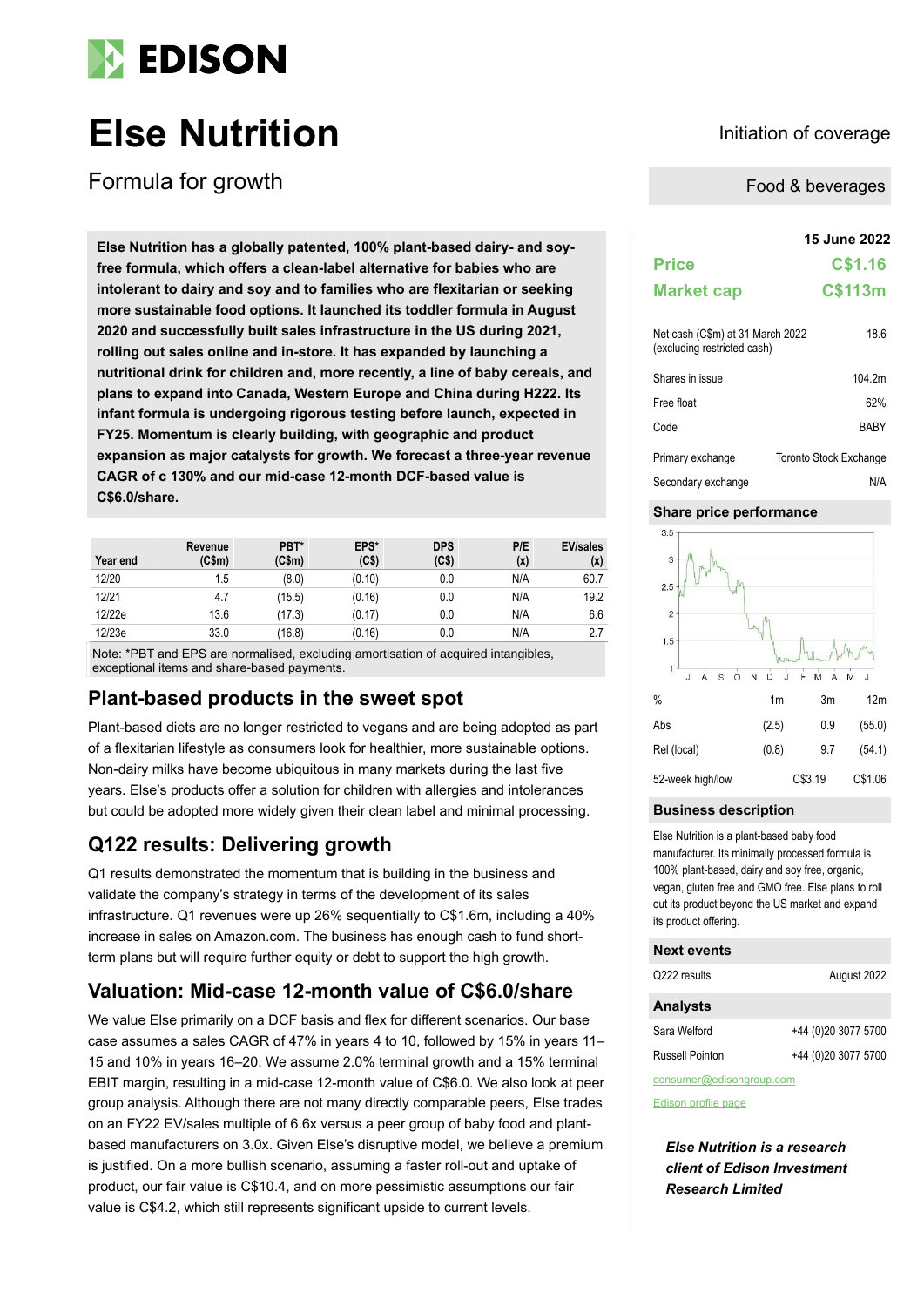

### **Investment summary**

### **Company description: Plant-based, non-dairy formula**

Else Nutrition is looking to disrupt the baby and toddler nutrition market with its minimally processed, plant-based, dairy-free, soy-free formula. Dairy and soy have been the only sources of protein in global infant formula for decades, resulting in difficulties for babies who are allergic or intolerant. Current hypoallergenic (dairy) alternatives often have a compromised taste, resulting in unhappy babies. Else's organic and minimal-processing credentials also appeal to families seeking flexitarian lifestyles and more sustainable food choices.

Else launched its toddler formula in August 2020 and has since rolled out to Amazon.com, a number of online retailers and 1,250 stores as of the end of Q122, with the plan to reach 4,000 stores by end 2022. In June 2021 it launched its kids nutritional drink line, and in April 2022 it added a baby and toddler cereal line. It has also developed an infant formula, which is undergoing clinical trials, opening up a substantial future market opportunity. Else is preparing to roll out its products in new geographies, with Canada being added in July and Western Europe and China during H222.

### **Valuation: DCF base case valuation of C\$6.0/share**

We value Else primarily on a DCF basis, as it effectively captures the potential growth of the business and can be flexed for different scenarios. We use a 10-year standard DCF followed by a further 10-year 'fade' or stabilisation period, before applying our terminal assumptions. Our model assumes a sales CAGR of 47% in years 4 to 10, followed by 15% in years 11–15 and 10% in years 16–20. We assume 2.0% terminal growth and a 15% terminal EBIT margin. This results in a 12 month DCF value of C\$6.0, which we flex to C\$10.4 under a bull case scenario. The current share price appears to be discounting significantly more bearish conditions than our slower roll-out scenario, discounting terminal growth of 0% and a WACC of 23%. We also look at peer group analysis; although there are not many directly comparable peers, Else trades on an FY22 EV/sales of 6.6x versus a peer group of much more mature baby food and plant-based manufacturers on 3.0x. We expect Else's growth to significantly outpace that of its peers, and hence believe Else's current premium is justified.

### **Financials**

Q1 revenues were C\$1.6m, up 26% versus the previous quarter, including a 40% increase in sales on Amazon.com. Management is expecting a material acceleration in Q2, and we forecast full year sales of C\$13.6m (management's ambition is to build sales into the hundreds of millions over the next five years). Else is currently loss making, as it is investing in its infrastructure to develop its business and build scale. We note the business is well funded, with a net cash position of C\$18.6m at end March 2022 (excluding C\$1.2m of restricted cash).

### **Sensitivities**

Else operates in the fast-moving consumer goods (FMCG) space, so important factors are input costs and branding. Reputational risk is particularly high in the infant nutrition space, and regulatory barriers are higher as the segment is highly regulated globally. Else is exposed to supply chain risks as it uses contract manufacturers for production. As a disruptor to the market, it will need to establish its brand credentials in a space that is dominated by many well-established much larger brands. There is execution risk as it scales up, both in the US and as it expands to new markets, and the business will require further equity or debt to support the high growth.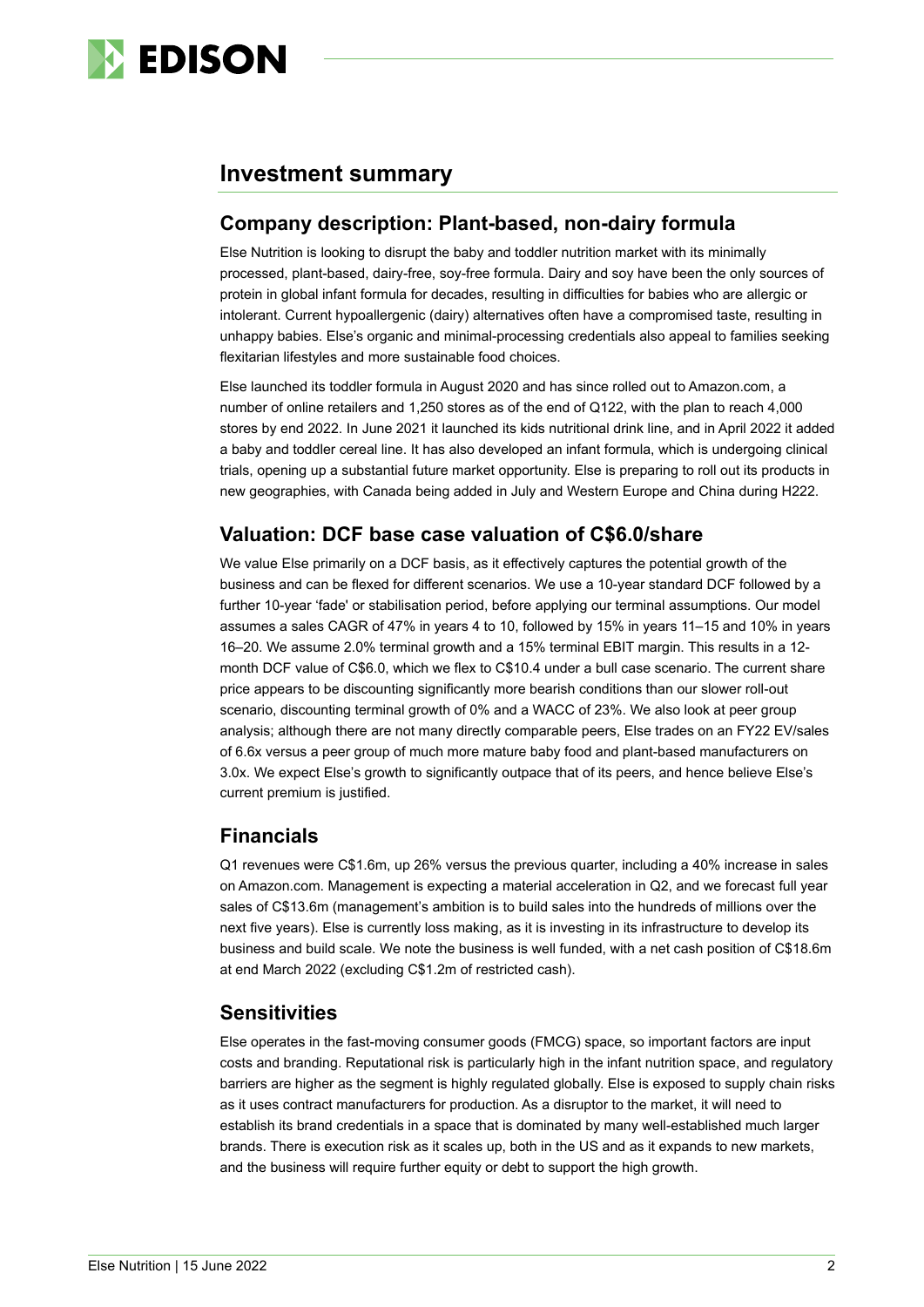

## **Company description: Plant-based, non-dairy formula**

Else Nutrition makes plant-based baby and toddler formula that is dairy, soy and gluten free. Its product has a clean label and contains three core ingredients (buckwheat, almond and tapioca), which undergo much less processing than ordinary formula to maintain more of their nutritional value, while minimising the environmental impact. Else's products are not restricted to consumers with allergies and intolerances, and also appeal to families choosing a flexitarian lifestyle. Dairy and soy have long been the industry standard for infant milk formula, resulting in difficulties for babies who are allergic or intolerant to these ingredients. Around 50% of babies under the age of one who suffer from food allergies are allergic to cow's milk and half of these are also allergic to soy. The hypoallergenic dairy (hydrolysed dairy protein) alternatives have often compromised on taste, thus resulting in unhappy babies and parents. Else's products are also antibiotic and GMO free. The infant nutrition market was valued at c US\$ 79.4bn in 2020 and is expected to reach US\$132.4bn by 2026 (source: Mordor Intelligence, Else annual information form), a CAGR of 8.9%.

### **First non-dairy, non-soy and organic formula**

Around 53% of babies under one year old who suffer from food allergies are allergic to cow's milk formula and c 50% of babies who are allergic to cow's milk are also allergic to soy (source: company presentation and presented at the American College of Allergy, Asthma and Immunology Annual Scientific Meeting, November 2018). As diagnoses of dairy allergies and intolerances are becoming more prevalent, this segment of the market is growing disproportionately. In 2020, 40% of infant milk formula sold in the US was specialty cow's milk formula, catering to allergies/intolerances (source: US market data Euromonitor 2020).

Else has a global IP portfolio with a number of unique and exclusive patents granted in several countries for its infant, toddler and adult applications. Its patent suite includes composition-based patents, which offer the strongest protection from the competition. These have a validity of 20 years, ending in 2034. There are also a large number of patent applications that are still pending, including new patent families regarding a specific process, which were submitted in 2021 and, if granted, would provide protection for 20 years.

Else launched its Else Toddler Nutrition in August 2020, with sales rolled out on Amazon in September 2020. It became a 'best seller' on Amazon.com in November 2020 in the toddler formula new releases category. Shortly after launching online, Else began its roll-out across distributors and stores and is listed in US stores such as Sprouts Farmers Market, Raley's and Natural Grocers. As of January 2022, it had agreed listing in over 1,200 stores. The online platform also continues to expand, with more online retailers being added regularly and more expected.

The product line was expanded in June 2021 to include an organic protein shake powder aimed at children over the age of three, under the Else Kids Nutrition sub-brand, which currently comes in four flavours: vanilla, chocolate, mango chia and banana chia. The shakes are typically aimed at picky eaters or those with a restricted/special diet, who are therefore at a greater risk of becoming malnourished. The market is already well developed with a wide offering though, like with infant and toddler milks, there are not many options that are free from cow's milk, soy and gluten, while being organic and certified GMO free. In January 2022 it also launched its toddler and kids nutritional drinks on Walmart.com and Kroger.com.

In March 2022 Else further expanded its product line to include Toddler Omega Complete & Balanced, its toddler product that has added omega 3 and omega 6 fatty acids, and addresses a larger audience (it is not organic, and hence commands a lower price point than Else's Organic Plant-Based Complete Nutrition for Toddlers). In April 2022 Else released its plant-based Else Super Cereal for babies in four flavours. It is the first and only baby cereal line in the US that has been granted the Clean Label Project Purity Award, certifying it is safe from heavy metals.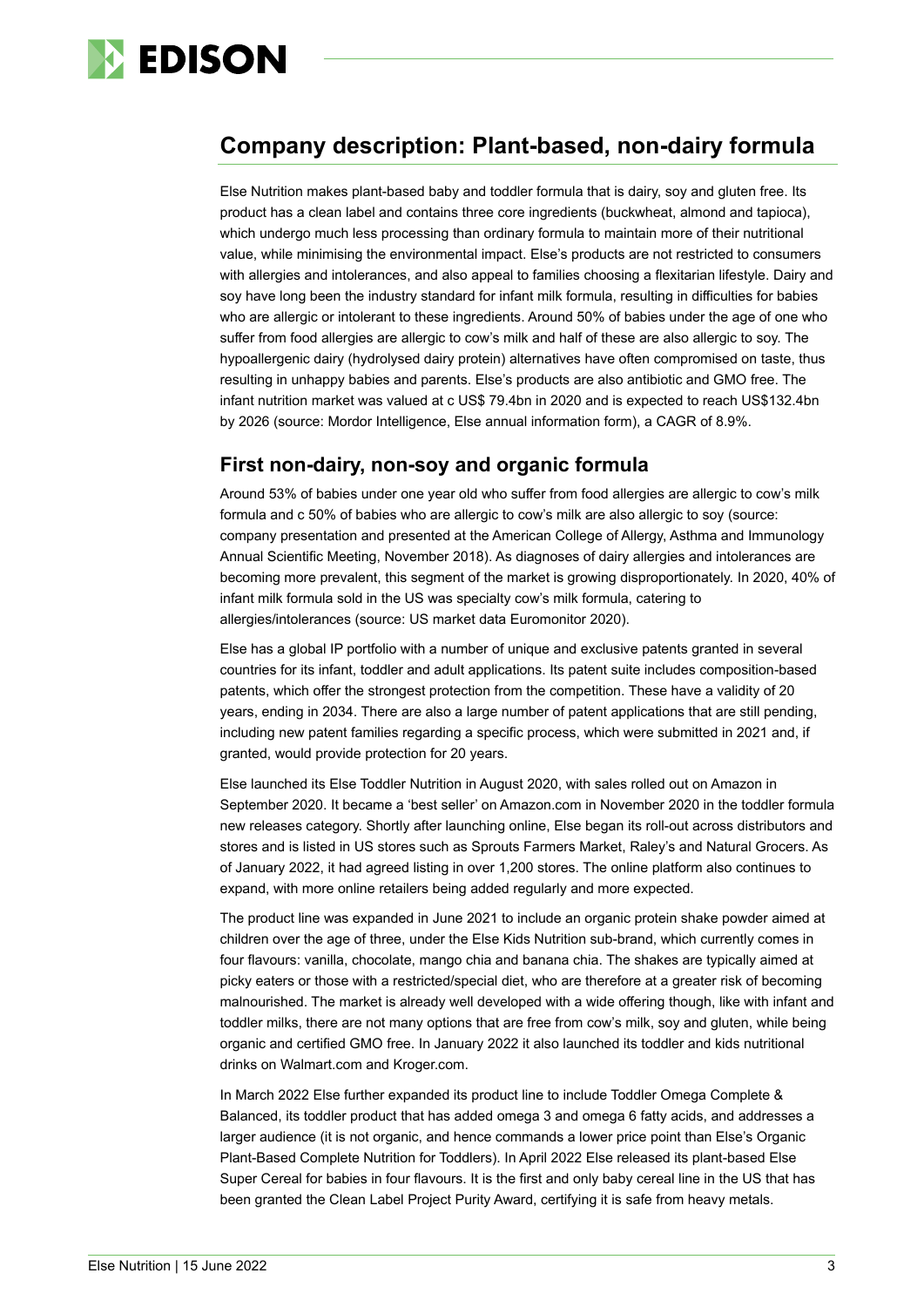

### **A brief history of Else Nutrition**

In 2012, co-founder and senior infant formula industry veteran Uriel Kesler found that his granddaughter was suffering from a severe sensitivity to dairy and soy, so he and Hamutal Yitzhak, the other co-founder and former head of Abbott Infant Nutrition in Israel, started to create a minimally processed alternative to soy- and dairy-based formula. In 2018, after nearly seven years of development, Else Nutrition was founded and in June 2019 it was publicly listed on the Toronto Stock Exchange, via a reverse takeover (RTO). During 2020, the company engaged key opinion leaders and experts in the field of paediatric gastroenterology, nutrition and allergy, with several additions to its advisory board. In addition, Else raised money twice during FY20, with H&H Group leading both rounds, and a total of C\$33.7m raised. H&H Group is a Hong Kong-based strategic investor: it is a global leader in advanced baby and nutrition care and premium quality vitamins and supplements. During FY21, Else expanded its product line to include a kids line and it launched a dedicated team to engage the medical channel, hiring new executives to lead its North American business and its medical marketing. It announced its intention to expand into Canada towards the end of the year, launched its products on Walmart.com and raised further capital (C\$17.3m, raised via shares and warrants in October 2021). In January 2022 it moved up from the TSX-V listing to the TSX.

### **Still in its infancy**

In 2021 Else had revenues from three product lines: baby snacks, baby feeding accessories and Else Formula. In Q421, baby snacks accounted for 11% of revenue and baby feeding accessories represented c 12% of revenue. Both product lines were only sold in Israel. Else Formula thus represented 77% of revenues in Q421. Else Formula comprises product lines that are made from the proprietary 100% plant-based, dairy- and soy-free nutrition products. It includes toddler formula, kids nutrition shakes, baby cereal and toddler omega line, and, in future, is expected to include adult nutrition and infant formula.

The products currently on the market are: Else's toddler nutrition formula; a nutritional shake for older children that comes in four flavours; a line of cereal products for babies six months and older in four flavours (natural, vanilla, mango, and banana); and a toddler Omega drink. Importantly, Else has also developed a product for infants that has not yet been launched, thus opening up a substantial market opportunity. Else claims that it has devised a disruptive and game-changing process to produce its products (which is patented): it uses enzymatic and mechanical procedures in its production thus preserving intact proteins, which are easier to digest. Its process does not involve any acids or solvents, nor any protein isolates. It transforms three main ingredients (almonds, buckwheat and tapioca starch) into a substitute for human breast milk.

#### **Distribution**

At present, Else products are available in US retailers (both in-store and online) and on Amazon.com, with no prescription necessary. Stores that stock Else products include Sprouts Farmers Market, Big Y, Raley's and Natural Grocers, among many others, with the sales velocity in Sprouts Farmers Market reaching 1.2 units of product per store per week, which was higher than the category expectation. On Amazon.com, roughly 55% of Else's customers are repeat buyers, and c 15% have purchased Else products at least 10 times. Management stated that according to the Amazon data available to Else, these are better performance metrics than Else's competitors. This is again a testament to the products' quality.

Launches in Canada and Europe are planned for FY22, with Canada being rolled out in July 2022, and distribution in Europe in H222, initially planned via Amazon. At the start of June, Else announced that it had signed an agreement with Baozun, a leading e-commerce distributor in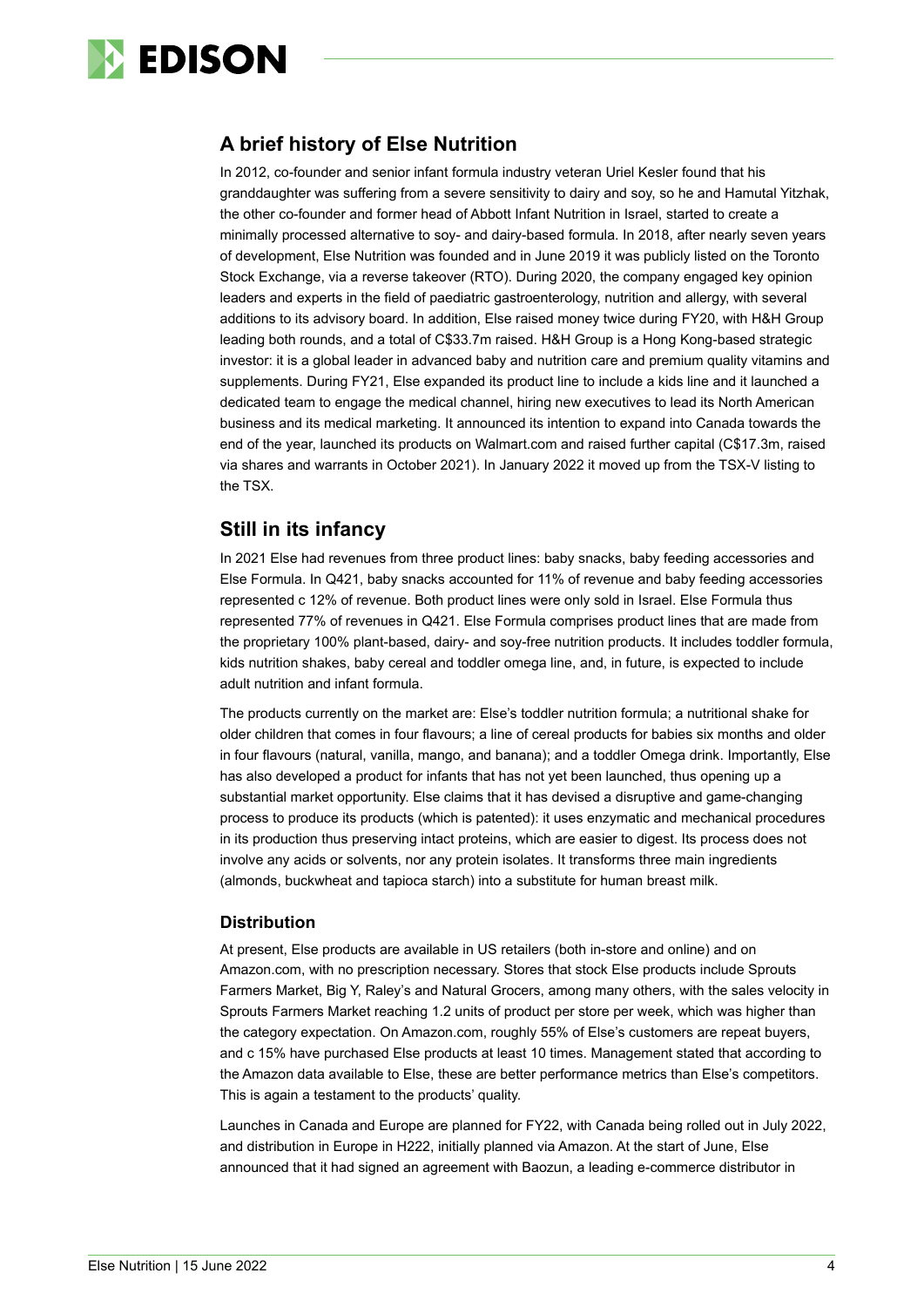

China. This will give Else direct access to retail buyers in China, starting in Q322, through a wide range or online shopping platforms including Tmall and JD.com.

As discussed above, Else sells its products both online and in-store. We believe the split is c 75% online (which includes retailer-owned online platforms) and c 25% in-store. We expect the online business to grow more rapidly in the short term, but the offline business to accelerate as larger retailers are added. Else is first targeting natural food and grocery retailers, which tend to be smaller, and indeed has already been successful in rolling out in this segment. It then plans to target mass and club retailers, drug stores and convenience stores. Some of these will start to roll out as early as H222. Discussions are ongoing with most major retailers, as demonstrated by Else's listings on Walmart.com and Kroger.com during Q122.

In terms of geographical coverage, Else is currently available in the United States, on amazon.com and other websites that sell both in the US and internationally. Else recently announced that it will be launching all three of its current category segments in Canada in July. Over time, we would expect Else to roll out its products across geographies, with China, Australia and additional EU markets the most obvious choices, given the size of these respective markets. Indeed, in terms of its distribution, Else is in advanced discussions to sign distribution agreements for Europe via Amazon and other retailers and, as discussed above, has recently signed a distribution agreement in China.

Else is working on reimbursement protocols with one US health insurance provider, with a view to getting its products approved for reimbursement. Once reimbursement is approved by one provider, others should follow. Else has worked with Amazon.com such that Amazon now accepts payment for Else products via Electronic Benefits Transfer (EBT), making it more attractive for lower income households.

#### **Product offering**

We illustrate Else's product offering on Amazon.com in Exhibit 1 and compare it to other infant and toddler formula available. For completeness we include some standard (non-hypoallergenic) formula. We note the largest infant formula brands by market share in the United States are Enfamil (owned by Mead Johnson, which was bought by Reckitt in 2017), Similac (owned by Abbott) and Gerber (owned by Nestlé). Danone is another major player in the global baby food market, with its Nutricia brand. Prices are shown as of the start of April, when formula shortages were already an issue but less acute than at present. We do not believe more recent pricing on Amazon is representative owing to many SKUs being out of stock or only available at inflated prices through third-party sellers.

We can see in Exhibit 1 that Else's formula is priced at a premium versus the hypoallergenic alternatives, particularly the larger pack bundles whereby the competition gives much more significant discounts. In the hypoallergenic space, the most directly comparable products are Enfamil's Nutramigen Toddler Formula, and Nutricia's Neocate Junior: these are both toddler milks and both brands are recommended for children suffering from cow's milk allergy (CMA) and are soy free. Other products either contain soy or are lactose-free, although it is important to distinguish between lactose intolerance and CMA. While some babies are lactose-intolerant, those affected by CMA are sensitive to other proteins present in the milk and hence lactose-free formula will still cause them discomfort.

We note that 70% of Else's current customers state that they have chosen Else for lifestyle reasons and not due to allergies or other nutritional conditions. In this context, therefore, Else's direct competitors are the premium organic dairy formula products. Else is unique in that it provides a dairy-free formula: its competitors are either organic dairy formula products or hypoallergenic formula products that are still made from hydrolysed dairy protein or contain animal-based amino acids.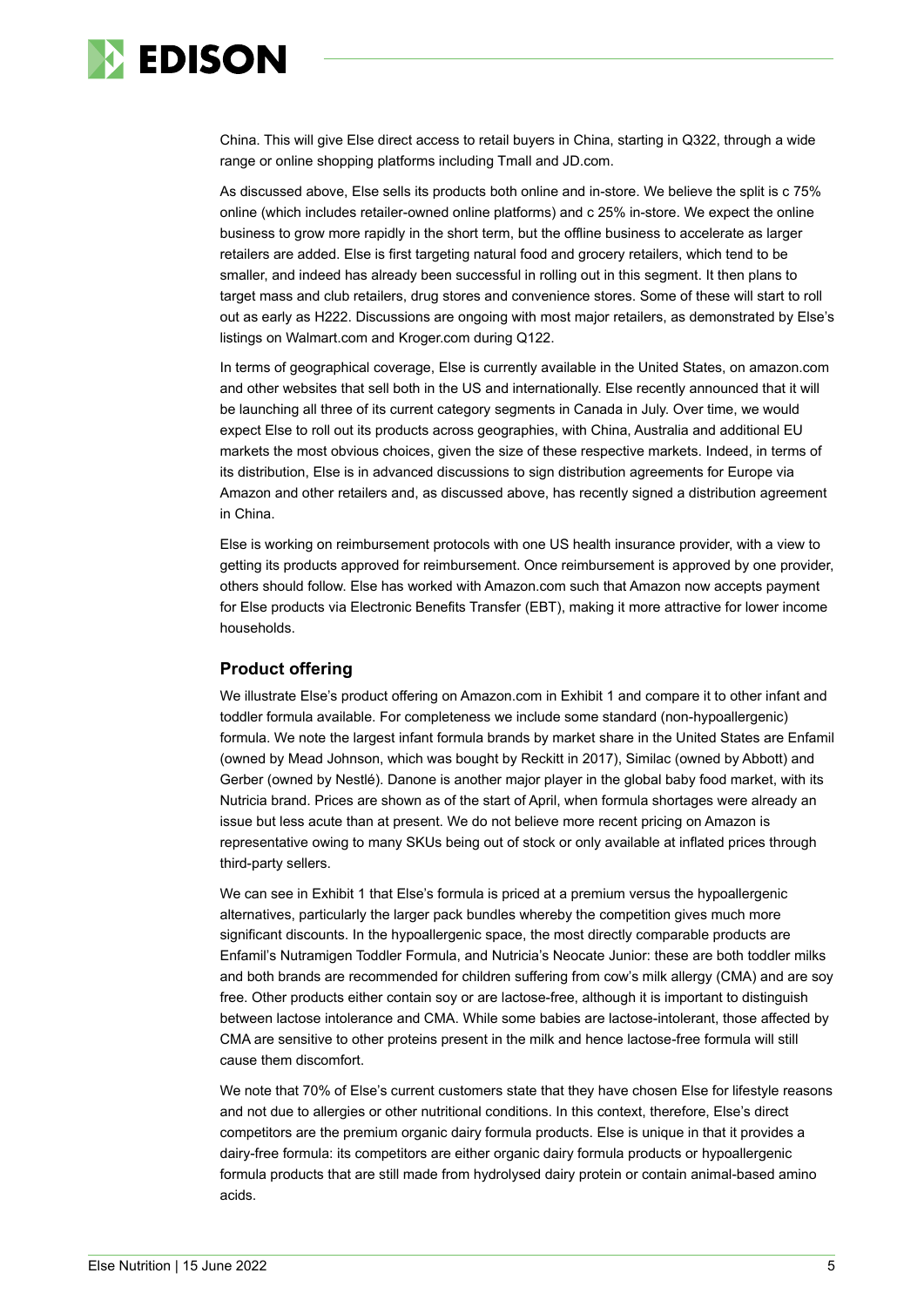

We believe that by 2025, Else aims to have a suite of products on the market encompassing:

- Infant nutrition (stage one, aimed at 0–12m) in both powder and ready-to-drink (RTD) form,
- Baby cereals (spoon feed, aimed at six months+),
- Baby high-protein complementary nutrition (bottle feed, aimed at six months+),
- Toddler complete nutrition (stage three, aimed at 12 months+),
- Kids complete nutritional drink (aimed at three years+) in both powder and RTD form, and
- Adult complete nutrition product line (aimed at the elderly) in both powder and RTD form.

#### **Exhibit 1: Selection of infant and toddler formula available on amazon.com**

| Product                                                                    | Weight per<br>pack (oz) | Number of<br>packs in<br>bundle | (US\$) | Total price Price per oz<br>(US\$) |
|----------------------------------------------------------------------------|-------------------------|---------------------------------|--------|------------------------------------|
| Neocate Junior (1+ years) Unflavoured                                      | 14.1                    |                                 | 73.99  | 5.25                               |
| Neocate Junior (1+ years) Strawberry flavour                               | 14.1                    | 4                               | 250.00 | 4.43                               |
| Neocate Junior (1+ years) Chocolate flavour                                | 14.1                    | 4                               | 235.00 | 4.17                               |
| Neocate Nutra (6+ months)                                                  | 14.1                    |                                 | 39     | 2.77                               |
| Neocate Nutra (6+ months)                                                  | 14.1                    | 4                               | 152    | 2.70                               |
| Enfamil Nutramigen Infant & Toddler Formula (Lactose-free)                 | 12.6                    |                                 | 32.98  | 2.62                               |
| Gerber Extensive HA Hypoallergenic Infant Formula for Cow's Milk Allergy   | 14.1                    |                                 | 33.99  | 2.41                               |
| Enfamil Nutramigen Infant & Toddler Formula (Lactose-free)                 | 12.6                    | 6                               | 161.99 | 2.14                               |
| Gerber Extensive HA Hypoallergenic Infant Formula for Cow's Milk Allergy** | 22                      |                                 | 34.98  | 1.59                               |
| Enfamil Nutramigen Hypoallergenic Infant Formula                           | 22                      | 2                               | 70.00  | 1.59                               |
| <b>Else Toddler Nutrition</b>                                              | 22                      | 4                               | 136.00 | 1.55                               |
| <b>Else Toddler Nutrition</b>                                              | 34.9                    | 3                               | 155.59 | 1.49                               |
| <b>Else Toddler Nutrition</b>                                              | 20                      | 1                               | 28.99  | 1.45                               |
| Similac 360 Total Care Sensitive (for lactose sensitivity)*                | 16                      | 1                               | 22.98  | 1.44                               |
| Gerber Good Start Plant-based protein infant formula (lactose free)**      | 22                      |                                 | 29     | 1.32                               |
| <b>Else Kids Nutrition</b>                                                 | 12.7                    | 6                               | 98.94  | 1.30                               |
| Else Toddler Omega                                                         | 30.8                    | 4                               | 147.84 | 1.20                               |
| Baby's Only Sensitive Toddler Formula (for lactose sensitivity)*           | 14.1                    | 6                               | 83.94  | 0.99                               |
| Similac Soy Isomil Infant Formula **                                       | 32                      | 6                               | 152.88 | 0.80                               |
| Pediasure Powder Grow & Gain Gluten-Free *                                 | 8                       | 12                              | 24.49  | 0.26                               |

Source: Edison Investment Research, amazon.com. Note: Prices at 7 April 2022. \*Contains milk. \*\*Contains soy.

#### **Infant formula**

Infant formula does not technically require FDA approval before it can be marketed in the United States, but it cannot be marketed until the manufacturer receives a 'no objection' letter from the FDA. The formula must meet federal nutrient requirements and infant formula manufacturers must notify the FDA prior to marketing a new formula. The infant formula manufacturer must provide assurance that the formula will provide adequate nutrition for infants to thrive. The infant formula needs to undergo preclinical and clinical trials to this end, and the manufacturer must receive a 'no objection' letter from the FDA, effectively granting approval. The development of these trials has been completed, and collaborations are already in place with world-class investigators to oversee and advise on the clinical growth study protocols. Marketing and approval processes vary by country, though clinical research performed in one country can usually be used for approval elsewhere (as long as all jurisdictions' requirements are met). Else's clinical study is designed to meet both FDA and European Food Standards Authority (EFSA) requirements, and is planned to finish by the end of FY23. In addition, clinical research is being performed to validate clinical claims for Else's product suite on growth, hypoallergenicity and tolerance. We note there are ongoing delays in the reviewing process by the FDA and other regulatory agencies, primarily caused by the pandemic and the resulting refusal of medical centres to recruit subjects for clinical studies, the closure of testing laboratories and the imposition of restrictions. The clinical infant growth study is expected to complete by end FY23, with submission to the FDA filed thereafter. Management expects the overall cost of this to be c US\$5–6m.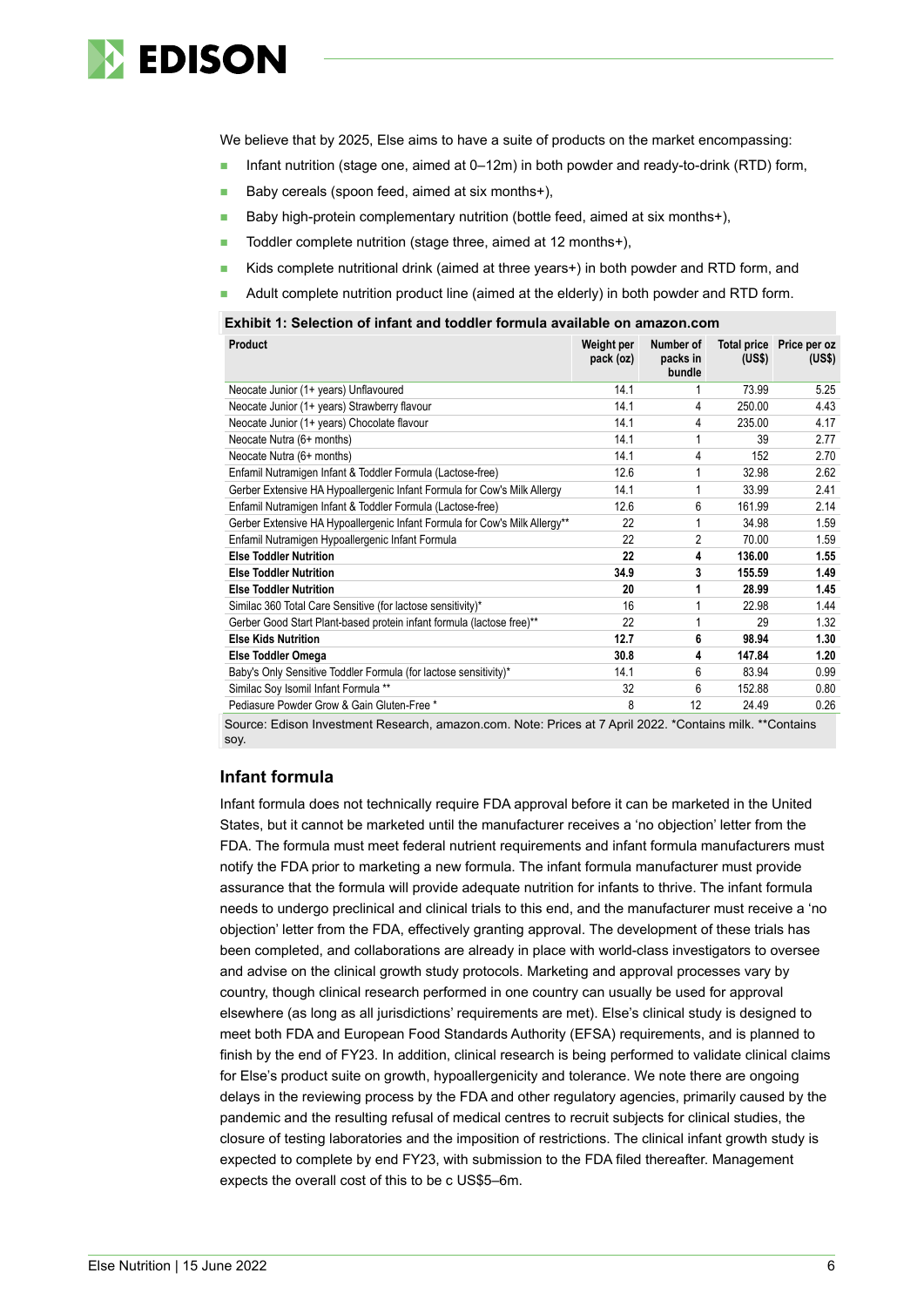

The current shortage of infant formula in the US market has been widely publicised. While the shortage is particularly acute in the hypoallergenic segment (it was caused by the recall of Similac hypoallergenic lines), it has caused panic-buying among consumers and thus has become more widespread. Else's infant formula is not yet available as the company is still going through the steps to meet FDA requirements to obtain a no-objection letter, but the general lack of availability of the bigger brands of formula should serve as a tailwind for a new and disruptive brand such as Else.

### **Asset-light business model**

Else is using third parties to manufacture its products, given its recent launch. As volumes increase, we expect the company's contract manufacturing (CMO) network to expand. For the foreseeable future, however, management wishes the organisation to remain asset light. As critical mass is reached (which we believe to be c 2–3m lbs of dry powder per year in Else's case), we may see dedicated lines at CMOs, but we do not expect a fully owned manufacturing facility to be built in the shorter term. While the asset-light strategy undoubtedly has benefits in terms of lower capital requirements, there can be higher associated costs – both with checking that each batch is manufactured to the correct specification and the time taken.

## **Management**

**Hamutal Yitzhak, co-founder, director and CEO:** Hamutal is the former head of infant nutrition at Abbott Labs Israel and is a founder and partner at the Golden Heart baby snack company.

**Michael Azar, co-founder and CTO:** Michael is the former CEO and chief food technologist at Materna, an Israeli infant nutrition manufacturer, acquired by Nestlé in 2009. Michael is a production expert in infant nutrition.

**Uriel Kesler, co-founder, director and COO:** Uriel is the former general manager of private-label infant formula at ProMedico Healthcare Group, a provider of distribution and other value-added services in the Israeli medical supply and healthcare space. Uriel is also a founder and partner at the Golden Heart baby snack company.

**Reuben Halevi, VP sales operations:** Reuben is the former CTO at MIND CTI, a global provider of billing and customer care solutions for voice, data, video and content services, based in Israel. Prior to that, Reuben was president of the global supply chain division at Retalix (RTLX), an Israeli software company that specialised in software products for retailers and distributors of fast-moving consumer goods.

**Shay Shamir, CFO:** Shay is the former CFO at Atlantium Technologies, which specialises in safe and sustainable water treatment solutions. Previously he held roles at SuperCom and Ernst & Young.

**Sokhie Puar, lead director:** Sokhie is the founder of Vancouver-based SNJ Capital and has over 30 years' experience in the public markets, having worked in various capacities in both public and private companies. Between 2012 and 2017 he served as CEO, president, director and chairman of Candelaria Mining Corp.

Else also has a highly experienced scientific advisory board, which includes a group of clinical and research nutrition experts.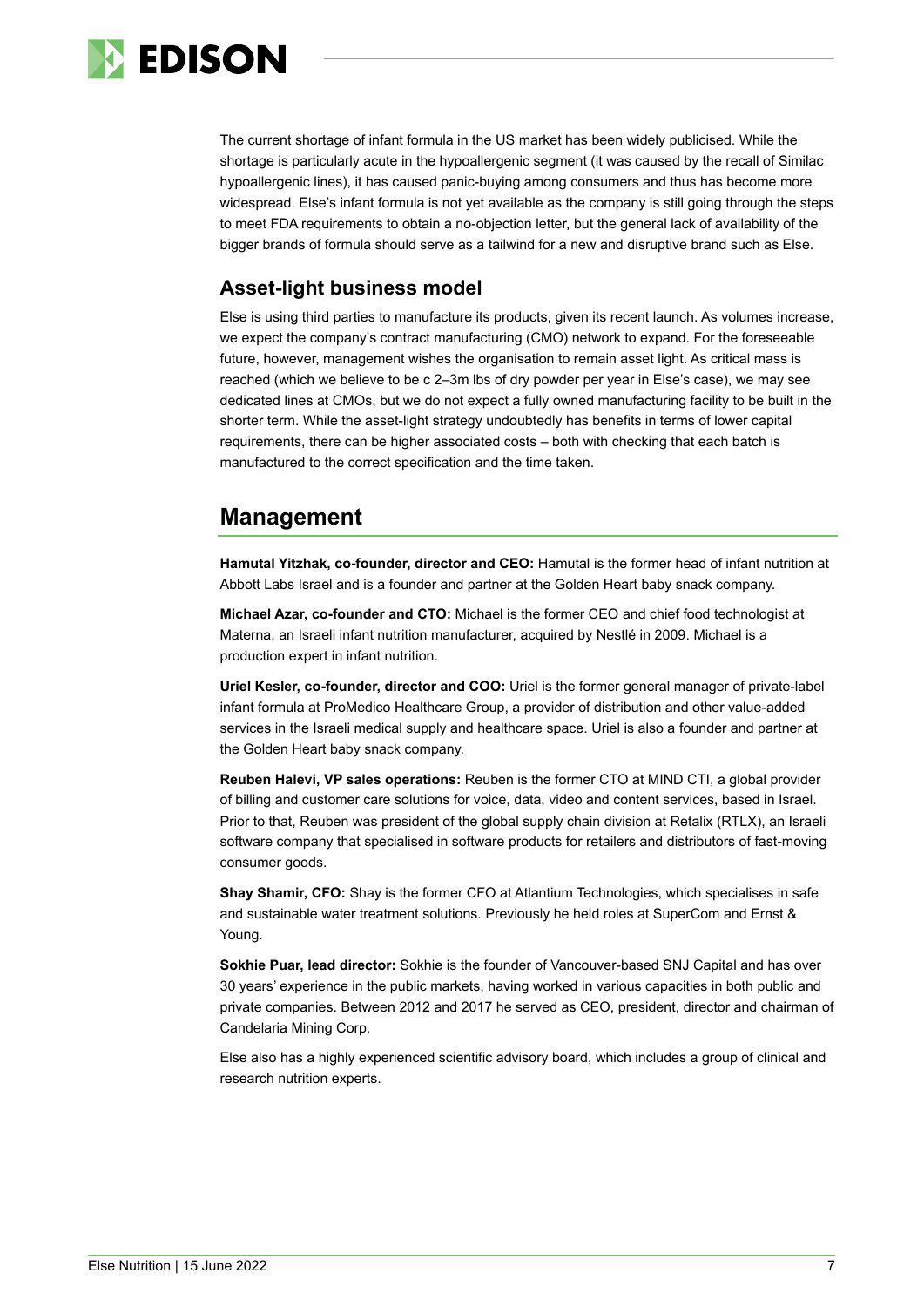

### **Sensitivities**

Else's key sensitivities include:

- Input cost inflation, both for the raw materials it purchases and for its packaging.
- Reputational risk, which is particularly high in the infant nutrition space: product standards are very high and any product imperfection or contamination could lead to a recall, which would not only be costly in the short term, but also damage the brand in the longer term.
- Supply chain risks exist as Else uses contract manufacturers, having chosen to remain as asset-light as possible.
- Regulatory risks, as infant nutrition is a highly regulated segment. Else has to run clinical trials to demonstrate its infant milk formula is a safe and suitable alternative to human breast milk and other existing products. These can be lengthy and expensive to conduct and as Else embarks on geographic expansion, different regulators may demand additional data and trials. Else has referred to ongoing delays in the reviewing process by the FDA and other regulatory agencies, primarily caused by the pandemic and the resulting closure of testing laboratories and the imposition of restrictions.
- Brand recognition, as Else is operating in a space with many well established and much larger branded players.
- As Else expands and rolls out its product to new stores, there is the risk of being delisted if the product does not satisfy the retailers' stock turn and margin requirements.
- Accounting risks: we note the FY21 financial statements contain a key audit matter relating to the valuation and existence of inventories. The auditors considered it a key audit matter given the magnitude of the inventories balance and the large number of inventory locations. In addition, we note that both the FY20 and FY21 financial statements contained a statement by the auditors regarding material uncertainty as a going concern. This is due to the start-up nature of the business and hence the auditors state that the group's ability to continue as a going concern is dependent upon its ability to generate product sales and ultimately attain and maintain profitable operations.

### **Financials**

As Else Nutrition was publicly listed in June 2019 via an RTO, there is limited historical financial data, as figures before 2019 do not reflect the current shape of the business. In addition, given Else is rolling out a disruptive product, historical figures do not provide much indication of future trends. Else is currently loss making and sales are still relatively small as its first product was only launched in August 2020. During 2021, Else scaled its business and built a robust platform for growth, building an entire ecosystem to support distribution: it has expanded its channels to include both online and in-store presence, and it has increased its advocacy and communication efforts. We believe the business is well-positioned for growth in 2022 and beyond, as it is now turning to expanding its product offering and plans to roll out into new geographies. Revenue for FY21 was C\$4.7m (FY20: C\$1.5m), and there was an EBITDA loss of C\$15.1m (FY20 loss: C\$7.8m). We note the business is well funded, with a net cash position of C\$18.6m at end Q122 (excluding restricted cash), which compares to C\$23.0m at end FY21.

Q122 revenues were C\$1.6m, up 26% quarter-on-quarter due to the expansion of toddler products across all channels and the introduction of the Kids Total Nutrition line. Sales on Amazon.com were particularly strong, up 40% vs Q421 and marking a significant acceleration, with management indicating that the acceleration has continued into Q2. Encouragingly, sales growth came from both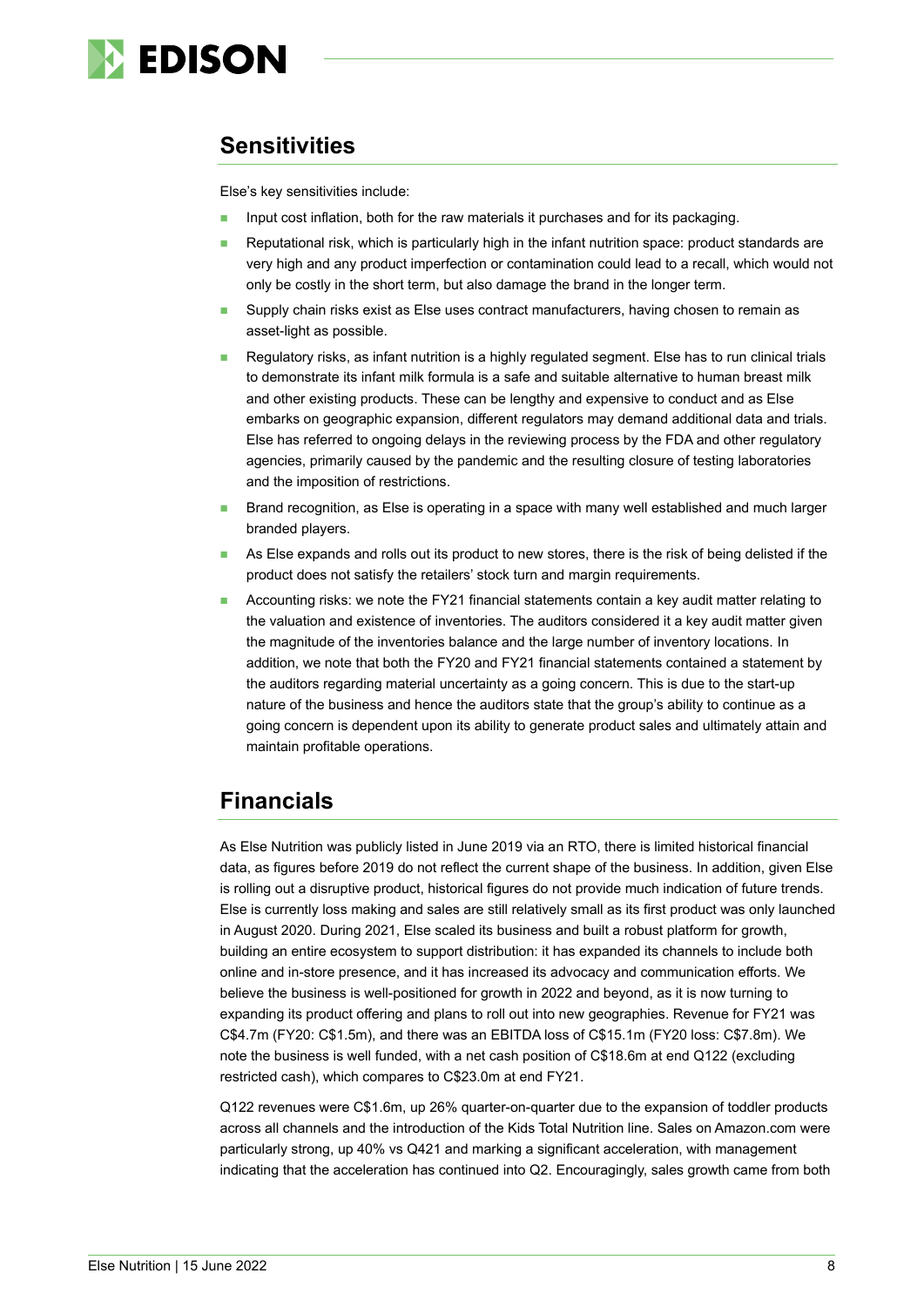

new and existing subscribers, with roughly 60% of Else purchasers having bought Else products at least 10 times.

#### **Forecasts**

We detail our key forecast assumptions below:

- In revenue terms, we split the business into online and in-store retail. We believe the online side made up c 75% of the business during FY21 and would expect this to continue to account for a significant proportion of the business. As of the end of April 2022, Else products were sold in 1,250 stores in the United States and management expects to reach 4,000 stores by yearend. As the business expands into more major retailers, the number of store additions should accelerate and management expects to be selling its products in more than 20,000 stores by 2025. We also expect the online side to continue its expansion as Else uses online platforms such as Amazon.com to enter new markets before listing in physical stores. Else's quarterly results show Else is mostly growing revenues sequentially in the double digits per quarter, though Q421 revenues were up 8% sequentially (ie on Q321).
- We expect business growth to continue to accelerate in FY22 as it rolls out to Canada, China and a few European markets. We forecast a CAGR of 111% between FY22 and FY24, in line with management expectations, and for growth to remain at high levels until FY26, as we expect Else's infant formula to be launched by FY25, thus providing a further boost in revenues as it is rolled out. As discussed in the valuation section, we then assume a revenue CAGR of 47% in years four to 10 (FY25–31), followed by a deceleration to 15% per year in years 11–15, and then 10% per year in years 16–20.
- ◼ From a profitability perspective, we expect gross margins to be higher in the online business than the in-store business. We model gross margins for the group overall of 19% in FY22, growing to 30% by FY24. In the longer term, as the business scales up, we believe gross margins could eventually reach over 50%, which is the industry norm, although this would largely depend on how much manufacturing is brought in-house and its efficiency.
- While operating profits are difficult to forecast given that the company is still loss making and there are many variables, we expect losses to slowly narrow and for operating profit to turn positive by FY25. We forecast operating margins to reach 15% by FY27 and then to remain flat thereafter, as the business prioritises revenue growth.
- We forecast a tax rate of 30% once the company turns profitable (which we expect to be in FY26) and cash tax to be payable from FY27.

Turning to cash flow, we highlight the following:

- We assume high working capital requirements in the near term as new products are rolled out and new stores and distributors are added. As the business expands, we expect an improvement in working capital as a percentage of sales. We forecast 15% of sales by FY27 and 10% of sales by FY32, with the latter being fairly standard in the food manufacturing industry.
- ◼ Although CMOs are used for manufacturing, we expect capital expenditure to remain high for some time as capital is invested at the CMOs as the business expands. We assume capex is 10% of sales until FY27, then reduces to 5% by FY32. We forecast capex at 3% of sales in perpetuity, in line with other food manufacturers and FMCG companies.
- We assume capex runs at 1.5x depreciation in the earlier years and tapers down to 1.1x depreciation as capital expenditure slows down.
- We forecast net cash of C\$5.0m at end FY22 (vs \$23m at end FY21), and net debt of C\$16.5m at end FY23, though we recognise there may be more fund-raising activity before end FY23, which is not in our forecasts.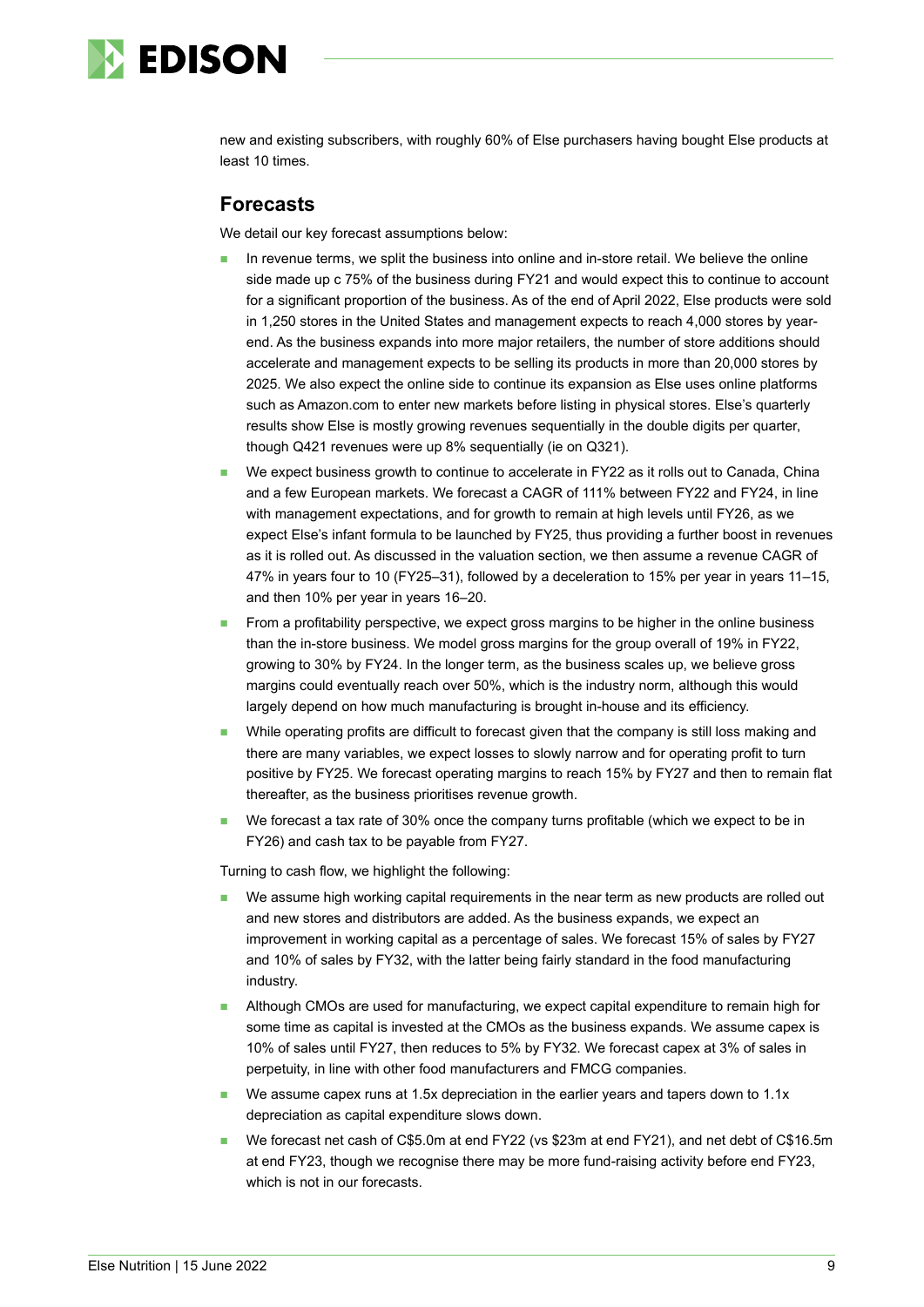

## **Valuation**

Our primary valuation methodology is discounted cash flow (DCF), as it effectively captures the potential growth of the business and it can be flexed to illustrate the sensitivity to our assumptions. As Else is loss making, yet growing at a fast pace, we use a 10-year DCF followed by a further 10 year 'fade' or stabilisation period, before applying our terminal assumptions.

We also look at peer group analysis, although we recognise there are few directly comparable peers.

We outline our key DCF assumptions:

- ◼ A revenue CAGR of 47% in years four to 10 (FY25–31), as the business rolls out across new store chains and across geographies and widens the product range. We assume revenue growth slows to 15% per year in years 11–15, and then 10% per year in years 16–20.
- EBIT margins reach 15% by FY27 and remain flat thereafter, as the business prioritises revenue growth. To put this in context, operating margins in the baby food space are typically around the mid-to-high teens, depending on scale and geographical and product mix.
- An initial capex requirement of 10% of revenues, as the business builds scale. We assume this falls to 8% of sales in year seven and it falls further to 5% of sales in year 11. This is high compared to food manufacturing standards, where capex is typically 3% of sales.
- Capex/depreciation of c 1.1x from year 10 onwards. This is likely to be lumpy and fluctuate, but in the long term we would expect it to stabilise around 1.1x.
- A steady working capital outflow over time as the business grows. Working capital is currently high as manufacturing is done in short runs and the business needs enough working capital to serve new customers. We therefore expect the absolute level of working capital to increase, but we also forecast working capital/sales to slowly decline. We forecast a level of 27% in FY22, falling to 20% by year four and 10% by year 11 (FY32), which would be in line with the higher end of the food manufacturing sector. As discussed above, we note that the FY21 financial statements contained a key audit matter relating to the size of the inventory.
- ◼ Ongoing effective cash tax rate of 30% from year eight (FY29) onwards. We expect no tax to be paid while the company is loss making then as tax losses are used up, the tax rate is likely to climb fairly rapidly.
- Terminal growth of 2.0%, in line with the rest of the consumer space.
- ◼ Our WACC of 12.5% is predicated on a risk-free rate of 5.0%, an equity risk premium of 5% and a beta of 1.5.
- Net reported cash of C\$23m at end FY21.
- For our base case scenario, we use the current diluted number of shares in issue, 107.6m. We note there is a significant number of options and warrants in issue that are out of the money, although there are 3m warrants that are currently in the money and hence we have diluted the number of shares to reflect this.

Our DCF valuation, with the assumptions detailed above, leads to a base case value of C\$6.0/share. We illustrate how our DCF valuation is sensitive to flexing the cost of capital and terminal growth rate in Exhibit 2 and the terminal growth rate and the terminal EBIT margin in Exhibit 3.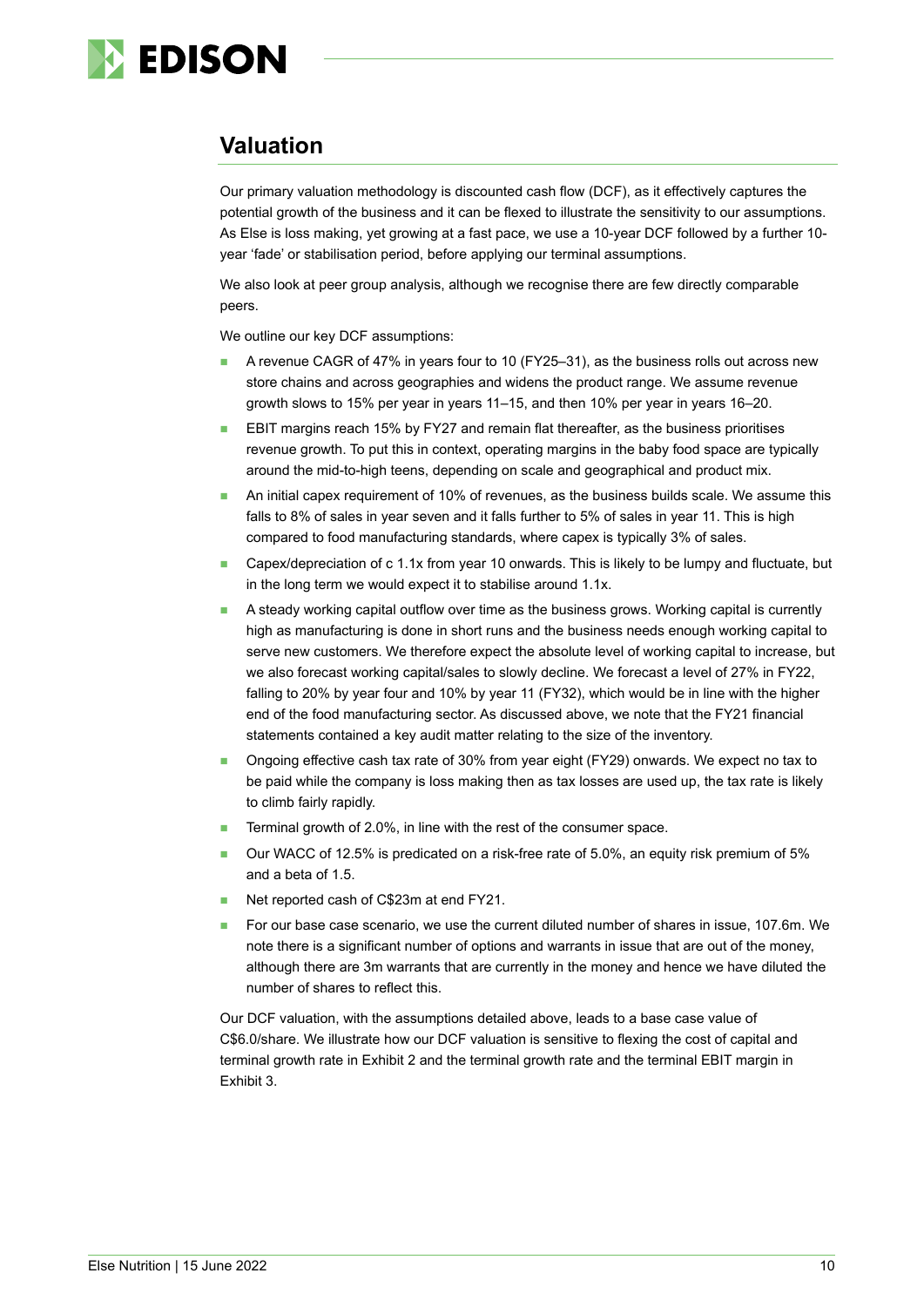

|             |       |                        |      | $\cdot$<br>$\sim$ | $\cdot$ |      |
|-------------|-------|------------------------|------|-------------------|---------|------|
|             |       | <b>Terminal growth</b> |      |                   |         |      |
|             |       | 1.0%                   | 1.5% | 2.0%              | 2.5%    | 3.0% |
|             | 14.0% | 4.4                    | 4.5  | 4.6               | 4.7     | 4.8  |
| <b>WACC</b> | 13.5% | 4.8                    | 4.9  | 5.0               | 5.1     | 5.2  |
|             | 13.0% | 5.3                    | 5.4  | 5.5               | 5.6     | 5.7  |
|             | 12.5% | 5.7                    | 5.9  | 6.0               | 6.2     | 6.3  |
|             | 12.0% | 6.3                    | 6.4  | 6.6               | 6.8     | 7.0  |
|             | 11.5% | 6.9                    | 7.1  | 7.3               | 7.5     | 7.7  |
|             | 11.0% | 7.6                    | 7.8  | 8.0               | 8.3     | 8.6  |
|             | 10.5% | 8.4                    | 8.6  | 8.9               | 9.2     | 9.6  |
|             |       |                        |      |                   |         |      |

#### **Exhibit 2: DCF sensitivity to WACC and terminal growth rate (C\$/share)**

Source: Edison Investment Research

#### **Exhibit 3: DCF sensitivity to terminal growth rate and EBIT margin (C\$/share)**

|          |      | <b>EBIT margin</b> |       |       |       |       |  |
|----------|------|--------------------|-------|-------|-------|-------|--|
|          |      | 13.0%              | 14.0% | 15.0% | 16.0% | 17.0% |  |
| growth   | 1.0% | 5.4                | 5.6   | 5.8   | 5.9   | 6.1   |  |
|          | 1.5% | 5.5                | 5.7   | 5.9   | 6.1   | 6.2   |  |
|          | 2.0% | 5.6                | 5.8   | 6.0   | 6.2   | 6.4   |  |
|          | 2.5% | 5.8                | 6.0   | 6.2   | 6.4   | 6.6   |  |
| Terminal | 3.0% | 5.9                | 6.1   | 6.3   | 6.5   | 6.8   |  |
|          | 3.5% | 6.1                | 6.3   | 6.5   | 6.7   | 7.0   |  |
|          | 4.0% | 6.2                | 6.5   | 6.7   | 7.0   | 7.2   |  |

Source: Edison Investment Research

We now flex our DCF assumptions to consider a number of scenarios, given the inherent uncertainty in how Else's growth curve will develop.

#### **Faster and slower roll-out scenarios**

In terms of presence in physical stores, Else's products are currently sold in smaller and more niche grocers that tend to have a greater focus on natural products and healthier eating. Under our faster roll-out scenario, we assume there is a big win in terms of obtaining an in-store listing at a major US retailer, which leads to a successful roll-out across other US major retailers and subsequent successful expansion to other geographies. We note that Else started selling its products on Walmart.com and Kroger.com in January 2022, which could pave the way for an expansion into physical stores. Successful listing in-store at a major US retailer would lead to increased sales per store, as the major retailers tend to have a wider reach, thus enhancing the target market. We account for the increased cash flow requirements to support the faster growth. We also assume the infant milk formula product is more successful than in our base case scenario, thus driving faster growth from FY27. We assume EBIT margins do not benefit from the greater scale and faster growth as we expect management would choose to reinvest in the business to continue to drive growth.

Under the slower roll-out scenario, we assume uptake of the product is somewhat slower than our central assumption. We assume Else products are only listed in niche retailers and health stores and it therefore continues to grow, but at a much slower pace, as it struggles to expand beyond this in terms of physical store presence. The products gain less traction with consumers and hence remain restricted to a more niche audience of babies with severe intolerances, rather than expanding also to picky eaters and families looking to adopt a flexitarian diet. We still assume the infant milk formula is launched, though we assume a two-year delay and hence assume this does not occur until FY27. Again, we account for the impact of the slower growth on the cash flow.

We illustrate our revenue assumptions under each scenario in Exhibit 4.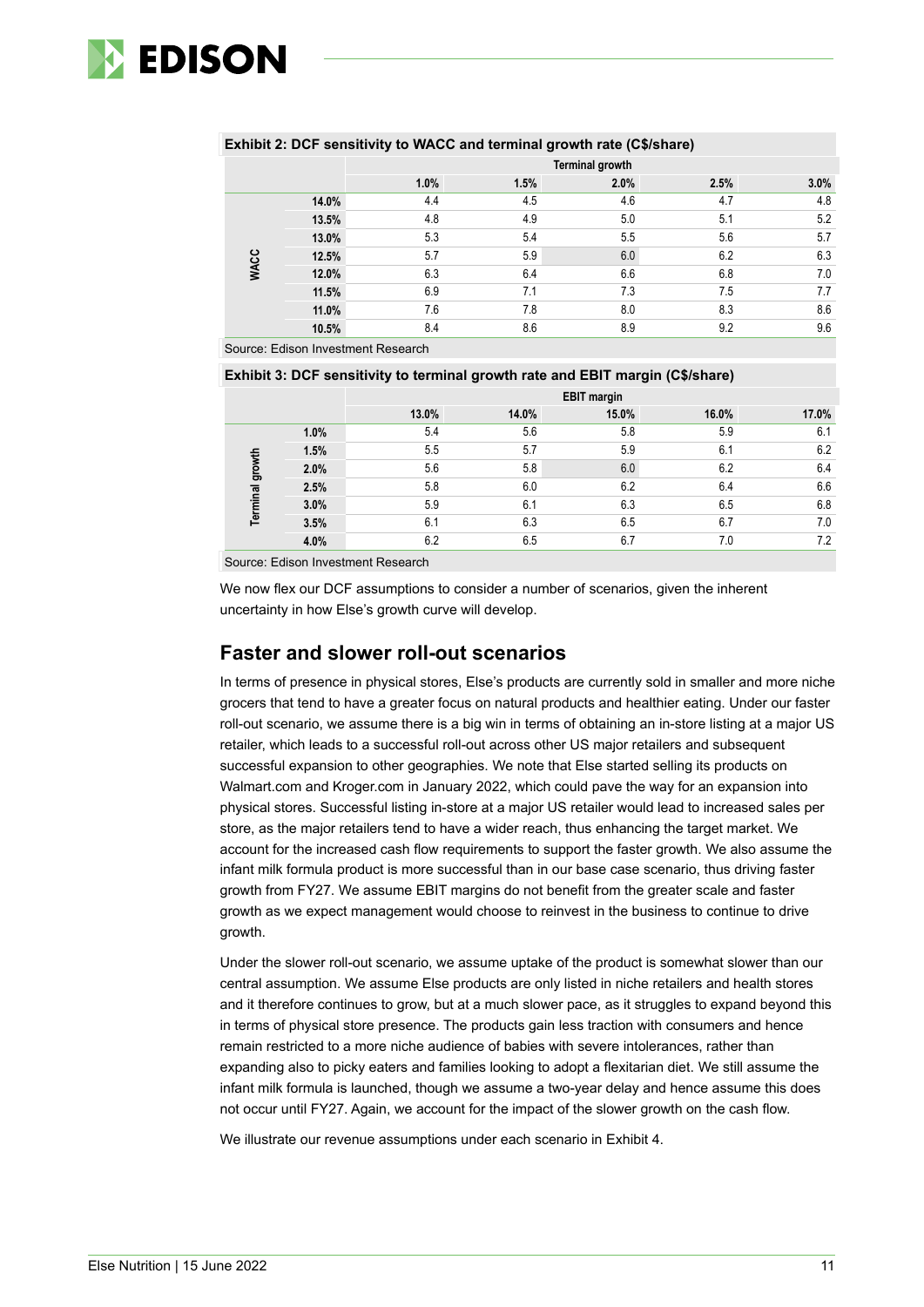

#### **Exhibit 4: Revenue assumptions under various scenarios**



#### Source: Edison Investment Research

We now consider the valuation implications of the scenarios we have examined. Under the faster roll-out scenario, our DCF value rises to C\$10.4. We illustrate the sensitivity to WACC and terminal growth under this scenario in Exhibit 5. Even if we apply a WACC of 14.0% to reflect higher risk, our fair value reduces to C\$8.0, which is still materially above the current share price (C\$1.16).

Separately, we note there is a significant number of options and warrants in issue (13m options and 46m warrants), many of which have demanding performance conditions attached. A large portion of warrants (32m) was issued in 2019 and will vest in stages on the business reaching certain milestones by June 2025. These include generating C\$60m in revenues in a consecutive 12-month period and FDA or equivalent regulatory approval permitting marketing and sale of Else's plantbased infant milk formula. The options and warrants have varying strike prices, between \$0.0001 (for the performance warrants) and C\$4.04.

|             |       | <b>Terminal growth</b> |      |      |      |      |  |
|-------------|-------|------------------------|------|------|------|------|--|
|             |       | 1.0%                   | 1.5% | 2.0% | 2.5% | 3.0% |  |
|             | 14.0% | 7.8                    | 7.9  | 8.0  | 8.2  | 8.3  |  |
| <b>WACC</b> | 13.5% | 8.4                    | 8.6  | 8.7  | 8.9  | 9.1  |  |
|             | 13.0% | 9.2                    | 9.3  | 9.5  | 9.7  | 10.0 |  |
|             | 12.5% | 10.0                   | 10.2 | 10.4 | 10.7 | 10.9 |  |
|             | 12.0% | 10.9                   | 11.2 | 11.4 | 11.7 | 12.1 |  |
|             | 11.5% | 12.0                   | 12.3 | 12.5 | 12.9 | 13.3 |  |
|             | 11.0% | 13.1                   | 13.5 | 13.8 | 14.3 | 14.8 |  |
|             | 10.5% | 14.5                   | 14.9 | 15.3 | 15.9 | 16.5 |  |

**Exhibit 5: Faster roll-out scenario DCF sensitivity to WACC and terminal growth rate (C\$/share)**

Source: Edison Investment Research

Under the slower roll-out scenario, our DCF value falls to C\$4.2. We illustrate the sensitivity to WACC and terminal growth under this scenario in Exhibit 6. Importantly, the current share price appears to be discounting significantly more bearish conditions than our slower roll-out scenario, and is discounting a terminal growth of 0% and a WACC of 23%.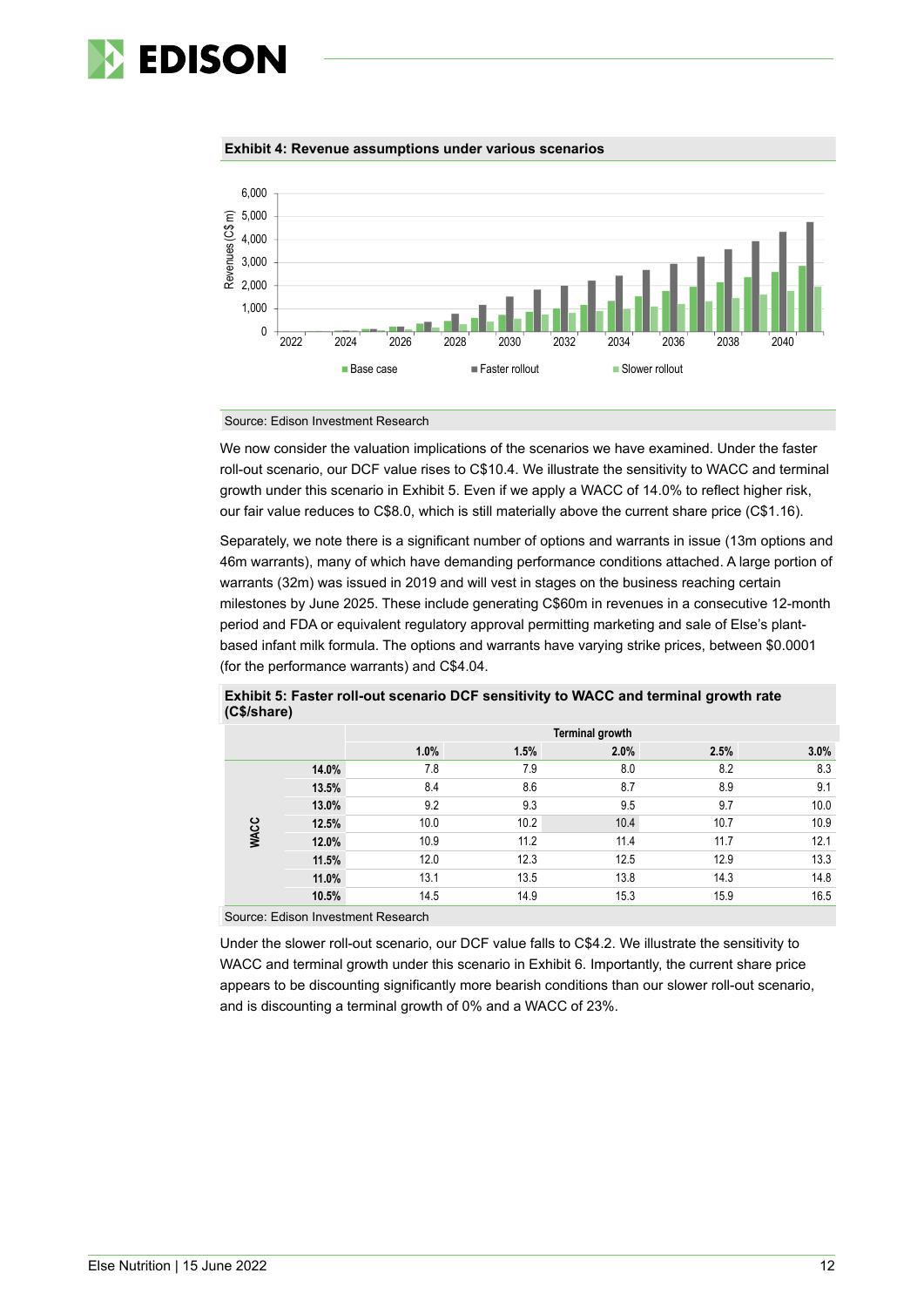

|             |       | <b>Terminal growth</b> |      |      |      |         |
|-------------|-------|------------------------|------|------|------|---------|
|             |       | 1.0%                   | 1.5% | 2.0% | 2.5% | $3.0\%$ |
|             | 14.0% | 3.1                    | 3.1  | 3.2  | 3.2  | 3.3     |
| <b>WACC</b> | 13.5% | 3.3                    | 3.4  | 3.5  | 3.5  | 3.6     |
|             | 13.0% | 3.7                    | 3.7  | 3.8  | 3.9  | 4.0     |
|             | 12.5% | 4.0                    | 4.1  | 4.2  | 4.3  | 4.4     |
|             | 12.0% | 4.4                    | 4.5  | 4.6  | 4.7  | 4.8     |
|             | 11.5% | 4.8                    | 4.9  | 5.0  | 5.2  | 5.4     |
|             | 11.0% | 5.3                    | 5.4  | 5.6  | 5.8  | 6.0     |
|             | 10.5% | 5.8                    | 6.0  | 6.2  | 6.4  | 6.7     |

**Exhibit 6: Slower roll-out scenario DCF sensitivity to WACC and terminal growth rate (C\$/share)**

Source: Edison Investment Research

### **Peer group analysis**

Peer group analysis is not straightforward as there are few direct peers. The baby food market is diverse, with some large and well-established producers including Nestlé, Danone, Abbott and Mead Johnson, but also some privately held and more local producers, particularly in the toddler nutrition space. Nestlé has a global baby food business and uses the Gerber brand in the US market. Danone's baby food business has strong market share outside North America (mainly in Europe and Asia). Abbott and Mead Johnson (which is owned by Reckitt but was originally part of Bristol-Myers Squibb and spun off in 2009) also compete in the global infant nutrition space. Abbott's main formula brand is Similac and it also sells a nutrition drink under the PediaSure brand for children above the age of 12 months who are behind in growth. Mead Johnson's main brand is Enfamil.

Else Nutrition has a unique offering and there are no direct, listed competitors operating in the plant-based space. We therefore use some of the wider plant-based peer group, although we recognise these do not directly operate in the baby and toddler nutrition space. We believe Else's current premium is justified given its disruptive products, which are resulting in a far faster growth profile than its more mature and more established baby food competitors.

|                                               | Market cap (m) | EV/sales (x) |       | EV/EBITDA (x) |      |
|-----------------------------------------------|----------------|--------------|-------|---------------|------|
|                                               |                | 2022         | 2023  | 2022          | 2023 |
| Nestle                                        | CHF 315,049    | 3.7          | 3.5   | 17.6          | 16.6 |
| Danone                                        | € 36.335       | 1.8          | 1.7   | 10.9          | 10.2 |
| <b>Abbott Laboratories</b>                    | \$185.442      | 4.6          | 4.7   | 16.7          | 16.5 |
| Perrigo                                       | \$5,022        | 1.5          | 1.4   | 10.0          | 8.0  |
| <b>RB</b>                                     | \$43.851       | 3.8          | 3.6   | 14.5          | 13.7 |
| Oatly                                         | \$2,184        | 2.2          | 1.5   | N/A           | N/A  |
| <b>Beyond Meat</b>                            | \$1,415        | 3.5          | 2.8   | N/A           | N/A  |
| <b>Burcon Nutrascience</b>                    | C\$74          | 360.4        | 31.4  | N/A           | N/A  |
| Peer group average *                          |                | 47.7         | 6.3   | 13.9          | 13.0 |
| Peer group average (ex Burcon Nutrascience) * |                | 3.0          | 2.7   | 13.9          | 13.0 |
| Else                                          | C\$ 113        | 6.6          | 2.7   | N/A           | N/A  |
| Premium/(discount) to peer group (ex Burcon)  |                | 119.3%       | (0.7% | N/A           | N/A  |

#### **Exhibit 7: Peer group valuation**

Source: Edison Investment Research, Refinitiv. Note: Priced at 13 June 2022. \*The EV/EBITDA average excludes the peers with negative multiples, hence marked as N/A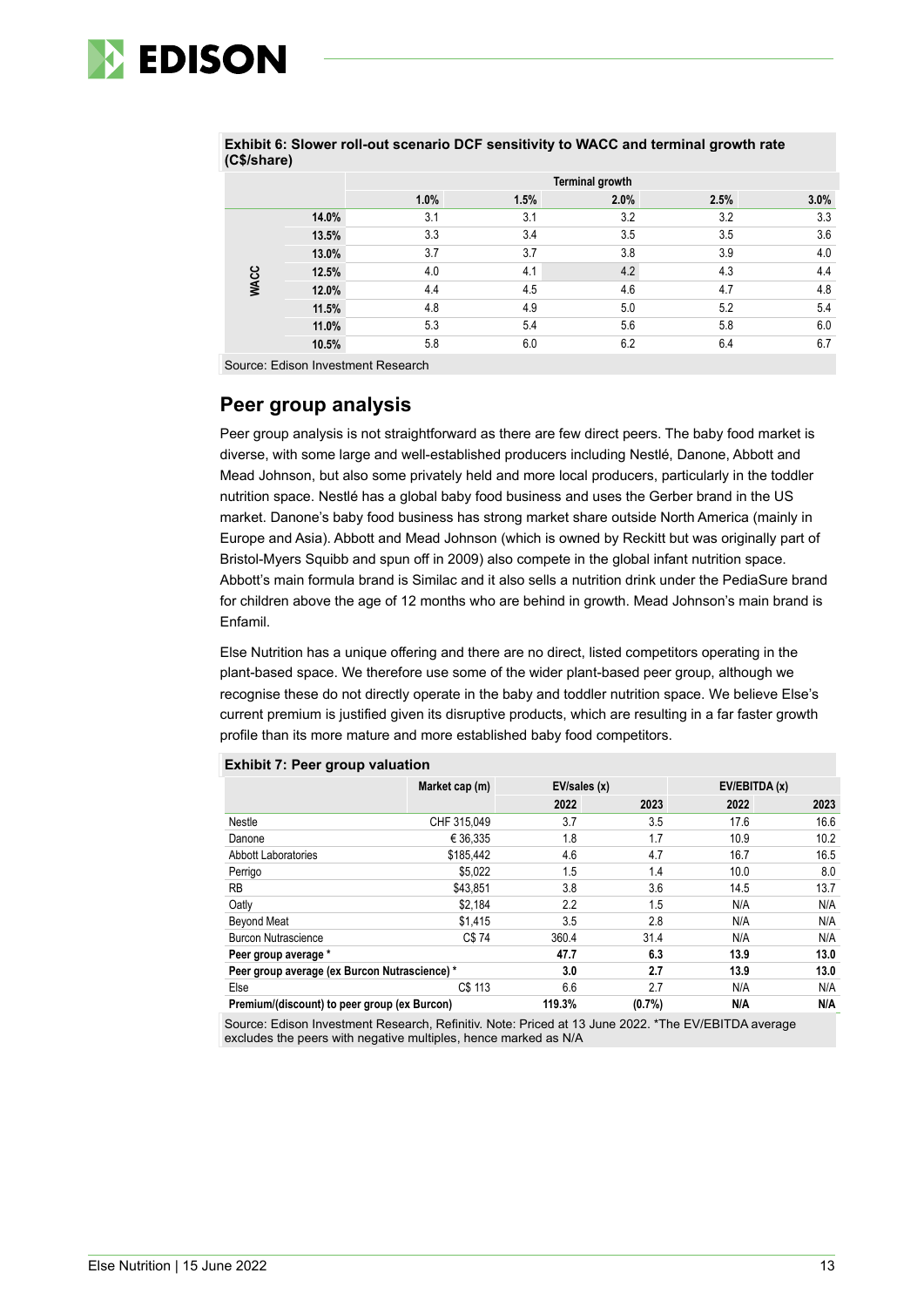

#### **Exhibit 8: Financial summary**

|                                                  | C\$'000        | 2019<br>2020                     | 2021                         | 2022e                     | 2023e                     | 2024e               |
|--------------------------------------------------|----------------|----------------------------------|------------------------------|---------------------------|---------------------------|---------------------|
| Year end 31 December                             | <b>IFRS</b>    | <b>IFRS</b>                      | <b>IFRS</b>                  | <b>IFRS</b>               | <b>IFRS</b>               | <b>IFRS</b>         |
| <b>INCOME STATEMENT</b>                          |                |                                  |                              |                           |                           |                     |
| Revenue                                          |                | 554<br>1,482                     | 4,687                        | 13,637                    | 32,974                    | 60,660              |
| Cost of Sales<br><b>Gross Profit</b>             | (303)          | (984)<br>251<br>498              | (3,944)<br>743               | (11,066)<br>2,571         | (24, 944)<br>8,030        | (42,491)<br>18,169  |
| <b>EBITDA</b>                                    | (2,681)        | (7,768)                          | (15, 135)                    | (16, 367)                 | (14, 424)                 | (8, 510)            |
| Normalised operating profit                      | (2,755)        | (7, 961)                         | (15, 519)                    | (17, 277)                 | (16, 779)                 | (12, 843)           |
| Amortisation of acquired intangibles             |                | 0                                | 0<br>0                       | 0                         | 0                         | 0                   |
| Exceptionals                                     | (2,370)        | (15,087)                         | 16,102                       | $\mathbf 0$               | 0                         | 0                   |
| Share-based payments                             | (253)          | (1,056)                          | (2,201)                      | 0                         | 0                         | 0                   |
| Reported operating profit                        | (5,378)        | (24, 104)                        | (1,618)                      | (17, 277)                 | (16, 779)                 | (12, 843)           |
| Net Interest                                     |                | 0                                | 0<br>0                       | 0                         | 0                         | 0                   |
| Joint ventures & associates (post tax)           |                | 0                                | 0<br>$\mathbf{0}$            | $\mathbf{0}$              | 0                         | 0                   |
| Exceptionals<br>Profit Before Tax (norm)         | (2,755)        | 0<br>(7,961)                     | 0<br>0<br>(15, 519)          | $\mathbf{0}$<br>(17, 277) | $\mathbf{0}$<br>(16, 779) | 0<br>(12, 843)      |
| Profit Before Tax (reported)                     | (5,378)        | (24, 104)                        | (1,618)                      | (17, 277)                 | (16, 779)                 | (12, 843)           |
| Reported tax                                     |                | 0                                | 0<br>0                       | 0                         | 0                         | 0                   |
| Profit After Tax (norm)                          | (2,755)        | (7,961)                          | (15, 519)                    | (17, 277)                 | (16, 779)                 | (12, 843)           |
| Profit After Tax (reported)                      | (5,378)        | (24, 104)                        | (1,618)                      | (17, 277)                 | (16, 779)                 | (12, 843)           |
| Minority interests                               |                | 0                                | 0<br>0                       | 0                         | 0                         | 0                   |
| Discontinued operations                          |                | 0                                | $\mathbf{0}$<br>$\mathbf{0}$ | $\mathbf{0}$              | $\mathbf{0}$              | 0                   |
| Net income (normalised)                          | (2,755)        | (7,961)                          | (15, 519)                    | (17, 277)                 | (16, 779)                 | (12, 842)           |
| Net income (reported)                            | (5,378)        | (24, 104)                        | (1,618)                      | (17, 277)                 | (16, 779)                 | (12, 843)           |
| Basic average number of shares outstanding (m)   |                | 50<br>50                         | 81                           | 97                        | 104                       | 105                 |
| EPS - basic normalised (C\$)                     | (0.05)         | (0.10)                           | (0.16)                       | (0.17)                    | (0.16)                    | (0.12)              |
| EPS - diluted normalised (C\$)                   | (0.05)         | (0.10)                           | (0.16)                       | (0.17)                    | (0.16)                    | (0.12)              |
| EPS - basic reported (C\$)                       | (0.11)         | (0.30)                           | (0.02)                       | (0.17)                    | (0.16)                    | (0.12)              |
| Dividend (C\$)                                   |                | 0.00<br>0.00                     | 0.00                         | 0.00                      | 0.00                      | 0.00                |
| Revenue growth (%)                               |                | N/A<br>167.5                     | 216.3                        | 191.0                     | 141.8                     | 84.0                |
| Gross Margin (%)                                 |                | 45.3<br>33.6                     | 15.9                         | 18.9                      | 24.4                      | 30.0                |
| EBITDA Margin (%)<br>Normalised Operating Margin |                | N/A<br>N/A<br>N/A<br>N/A         | N/A<br>N/A                   | $-120.0$<br>$-126.7$      | $-43.7$<br>$-50.9$        | $-14.0$<br>$-21.2$  |
|                                                  |                |                                  |                              |                           |                           |                     |
| <b>BALANCE SHEET</b>                             |                |                                  |                              |                           |                           |                     |
| <b>Fixed Assets</b>                              |                | 585<br>881<br>51<br>395          | 1,784<br>344                 | 2,414<br>344              | 3,838<br>344              | 6,230<br>344        |
| Intangible Assets<br><b>Tangible Assets</b>      |                | 434<br>253                       | 484                          | 1,242                     | 2,969                     | 6,146               |
| Investments & other                              |                | 100<br>233                       | 956                          | 828                       | 525                       | (260)               |
| <b>Current Assets</b>                            | 3,944          | 28,438                           | 31,138                       | 19,809                    | 11,248                    | 8,955               |
| <b>Stocks</b>                                    |                | 2,424<br>157                     | 4,546                        | 7,193                     | 14,967                    | 25,495              |
| <b>Debtors</b>                                   |                | 369<br>506                       | 694                          | 4,773                     | 9,892                     | 18,198              |
| Cash & cash equivalents                          | 2,909          | 21,538                           | 23,047                       | 4,991                     | (16, 461)                 | (37, 588)           |
| Other                                            |                | 372<br>4,107                     | 2,851                        | 2,851                     | 2,851                     | 2,851               |
| <b>Current Liabilities</b>                       | (839)          | (2,019)                          | (3, 317)                     | (9,719)                   | (18, 880)                 | (31, 163)           |
| Creditors<br>Tax and social security             | (301)<br>(110) | (1, 235)                         | (1,898)                      | (8,300)                   | (17, 461)                 | (29, 744)           |
| Short term borrowings                            |                | (8)<br>0                         | (8)<br>$\mathbf{0}$<br>0     | (8)<br>0                  | (8)<br>0                  | (8)<br>$\mathbf{0}$ |
| Other                                            | (428)          | (776)                            | (1, 411)                     | (1, 411)                  | (1, 411)                  | (1, 411)            |
| Long Term Liabilities                            |                | (32)<br>(16,092)                 | (2,833)                      | (2,833)                   | (2,833)                   | (2,833)             |
| Long term borrowings                             |                | 0                                | 0<br>0                       | 0                         | 0                         | 0                   |
| Other long term liabilities                      |                | (32)<br>(16,092)                 | (2, 833)                     | (2, 833)                  | (2,833)                   | (2, 833)            |
| <b>Net Assets</b>                                | 3,658          | 11,208                           | 26,772                       | 9,671                     | (6,627)                   | (18, 810)           |
| Minority interests                               |                | 0                                | 0<br>0                       | 0                         | 0                         | 0                   |
| Shareholders' equity                             | 3,658          | 11,208                           | 26,772                       | 9,671                     | (6,627)                   | (18, 810)           |
| <b>CASH FLOW</b>                                 |                |                                  |                              |                           |                           |                     |
| Op Cash Flow before WC and tax                   | (2,681)        | (7,768)                          | (15, 135)                    | (16, 367)                 | (14, 424)                 | (8, 510)            |
| Working capital                                  | (326)          | (1,030)                          | (1, 385)                     | (324)                     | (3,731)                   | (6, 551)            |
| Exceptional & other<br>Tax                       |                | (55)<br>(794)<br>0               | 730<br>0<br>0                | 0<br>0                    | 0<br>0                    | 0<br>0              |
| Net operating cash flow                          | (3,062)        | (9, 592)                         | (15, 790)                    | (16, 692)                 | (18, 155)                 | (15,061)            |
| Capex                                            |                | (56)<br>(230)                    | (287)                        | (1, 364)                  | (3, 297)                  | (6,066)             |
| Acquisitions/disposals                           | (452)          |                                  | 0<br>0                       | 0                         | 0                         | 0                   |
| Net interest                                     |                | 2                                | 5<br>27                      | 0                         | 0                         | 0                   |
| Equity financing                                 | 6,639          | 31,858                           | 16,013                       | $\mathbf 0$               | 0                         | 0                   |
| <b>Dividends</b>                                 |                | 0                                | 0<br>0                       | 0                         | 0                         | 0                   |
| Other                                            | (132)          | (3, 115)                         | 2,265                        | $\mathbf{0}$              | 0                         | 0                   |
| Net Cash Flow                                    | 2,939          | 18,926                           | 2,228                        | (18,056)                  | (21, 453)                 | (21, 127)           |
| Opening net debt/(cash)<br>FX                    |                | (10)<br>(2,909)<br>(40)<br>(297) | (21, 538)<br>(719)           | (23, 047)                 | (4,991)<br>0              | 16,461<br>0         |
| Other non-cash movements                         |                | 0                                | 0<br>0                       | 0<br>0                    | 0                         | 0                   |
| Closing net debt/(cash)                          | (2,909)        | (21, 538)                        | (23, 047)                    | (4,991)                   | 16,461                    | 37,588              |
|                                                  |                |                                  |                              |                           |                           |                     |

Source: Edison Investment Research, company data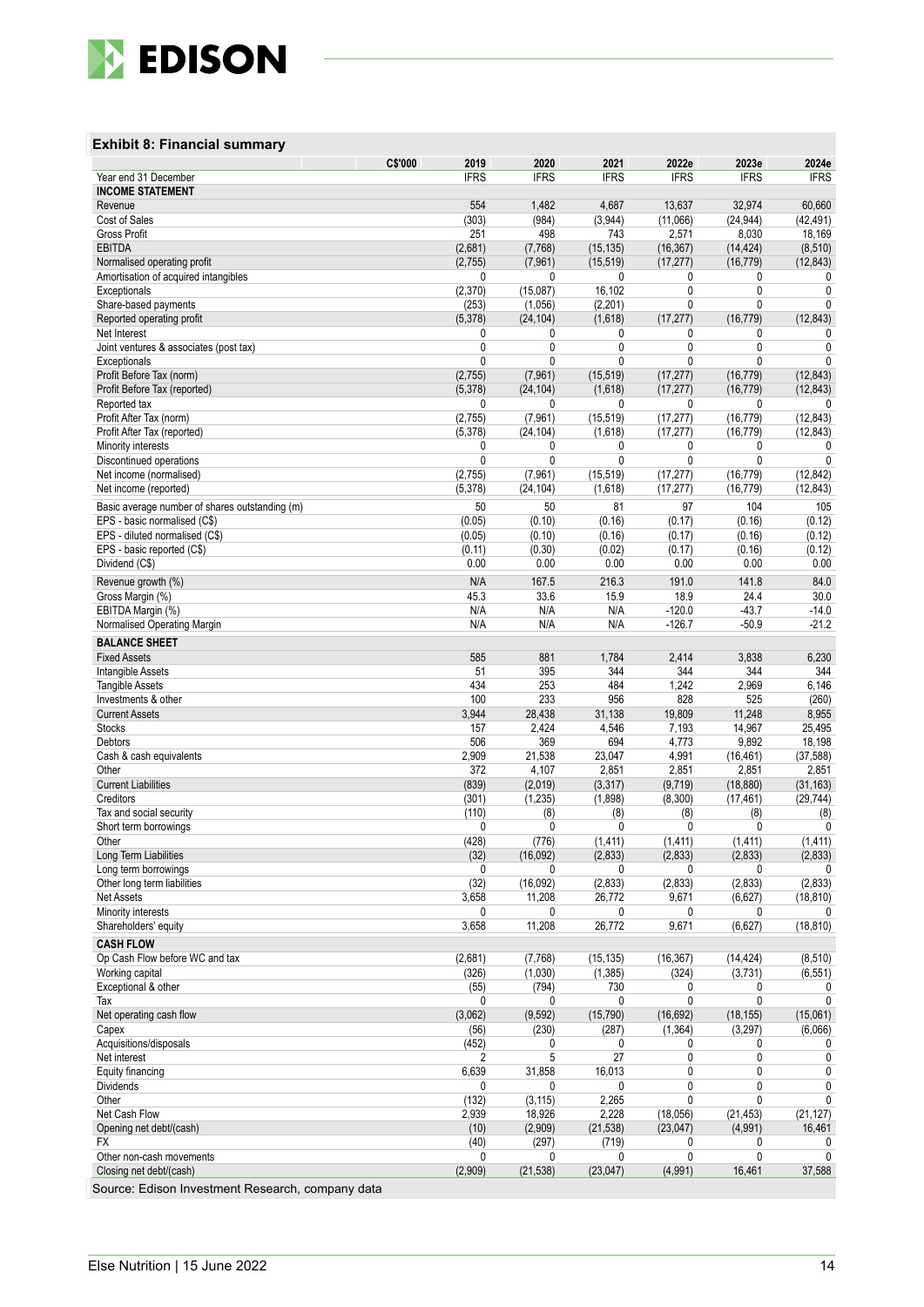

| <b>Contact details</b>                                                                                                                                                               | Revenue by geography                                                                                                                                                                                                                            |
|--------------------------------------------------------------------------------------------------------------------------------------------------------------------------------------|-------------------------------------------------------------------------------------------------------------------------------------------------------------------------------------------------------------------------------------------------|
| Hanechoshet<br>Tel Aviv- Jaffa<br>6971070<br>Israel<br>https://elsenutrition.com                                                                                                     | $\frac{0}{0}$<br>77%<br>23%<br>North America<br>■ Israel                                                                                                                                                                                        |
| <b>Management team</b>                                                                                                                                                               |                                                                                                                                                                                                                                                 |
| Co-founder and CEO: Hamutal Yitzhak Cohen                                                                                                                                            | Co-founder and CTO: Michael Azar                                                                                                                                                                                                                |
| Hamutal is the former head of infant nutrition at Abbott Labs Israel and is a<br>founder and partner at the Golden Heart baby snack company.                                         | Michael is the former CEO and chief food technologist at Materna, an Israeli<br>infant formula manufacturer, acquired by Nestlé in 2009. Michael is a production<br>expert in infant nutrition.                                                 |
| Co-founder and COO: Uriel Kesler                                                                                                                                                     | VP sales and operations: Reuben Halevi                                                                                                                                                                                                          |
| Uriel is the former general manager of private-label infant formula at ProMedico<br>Healthcare Group. Uriel is also a founder and partner at the Golden Heart baby<br>snack company. | Reuben is the former CTO at MIND CTI, a global provider of billing and customer<br>care solutions. Before that, he was president, global supply chain at Retalix, an<br>Israeli software company.                                               |
| <b>CFO: Shay Shamir</b>                                                                                                                                                              | Lead director: Sokhie Puar                                                                                                                                                                                                                      |
| Shay is the former CFO at Atlantium Technologies, which specialises in safe and<br>sustainable water treatment solutions. Previously he held roles at SuperCom and<br>Ernst & Young. | Sokhie has over 30 years' experience in the public markets, having worked in<br>various capacities in both public and private companies. Between 2012 and 2017<br>he served as CEO, president, director and chairman of Candelaria Mining Corp. |
| <b>Principal shareholders</b>                                                                                                                                                        | (%)                                                                                                                                                                                                                                             |
| <b>Hamutal Yitzhak</b>                                                                                                                                                               | 12.7                                                                                                                                                                                                                                            |
| Uriel Kesler                                                                                                                                                                         | 12.7                                                                                                                                                                                                                                            |
| New <sub>H2</sub>                                                                                                                                                                    | 10.25                                                                                                                                                                                                                                           |
|                                                                                                                                                                                      |                                                                                                                                                                                                                                                 |